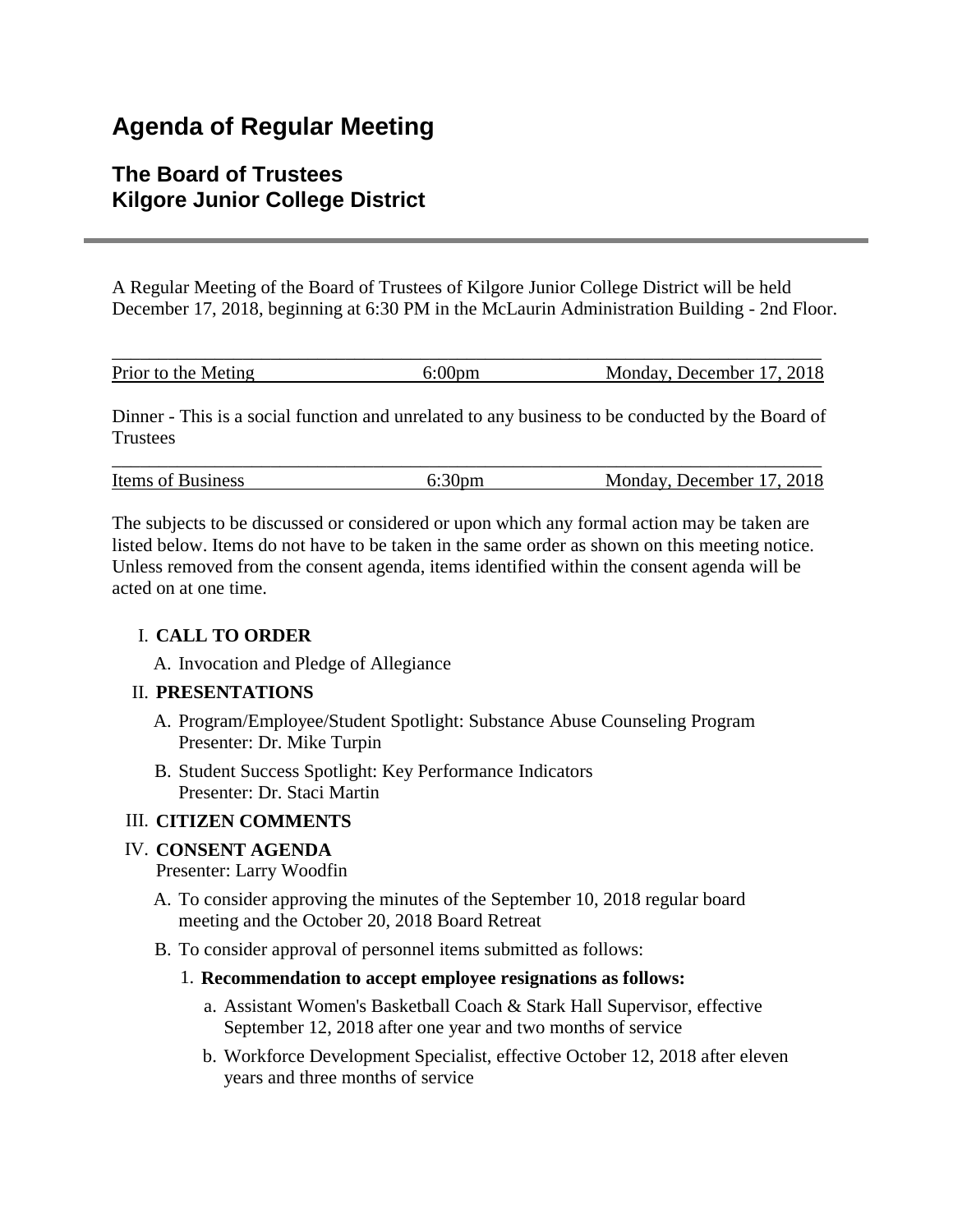- c. Police officer, effective October 14, 2018 after five days of service
- d. Police Officer, effective October 31, 2018 after nine months of service
- e. Social Media Marketing Specialist, effective December 4, 2018 after eighteen years and two months of service
- f. Staff Grant Accountant, effective November 30, 2018 after two years and one month of service
- g. Head Football Coach, effective December 31, 2018 after sixteen years of service
- 2. **Recommendation to accept employee retirement as follows:**
	- a. Director of Marketing & Enrollment Management, effective December 31, 2018 after ten years and nine months of service
	- b. Purchasing Agent, effective December 31, 2018 after eleven years and one month of service
	- c. Project Coach Texas School Ready Grant Program, effective December 31, 2018 after three years and four months of service
	- d. Professional Support Assistant-Admissions & Dual Credit Specialist, effective January 31, 2019 after twelve years and eight months of service
	- e. Program Leader and Instructor Process Technology effective December 31, 2018 after eleven years and four months of service
	- f. Music Instructor/Band Director effective December 31, 2018 after seven years and five months of service

#### 3. **Recommendation for approval of faculty contracts as follows:**

- a. Assistant Football Coach and Kinesiology Instructor, based upon the approved faculty salary schedule for the period of January 1, 2019 - December 31, 2019
- b. Assistant Football Coach and Kinesiology Instructor, based upon the approved faculty salary schedule for the period of January 1, 2019 - December 31, 2019

#### 4. **Recommendation to terminate employment as follows:**

a. Cashier, effective November 29, 2018

#### 5. **Recommendation to change employment as follows:**

- a. Support Specialist Switchboard Operator to Support Specialist Arts & Mathematical Sciences, effective September 8, 2018
- b. Support Specialist Arts & Mathematical Sciences to Professional Support Assistant - Science & Health Sciences
- c. Vice President of Student Development to Executive Vice President & Chief Student Affairs Officer, effective November 1, 2018
- d. Grant Writer to Title III Project Director & Grant Writer, effective September 16, 2018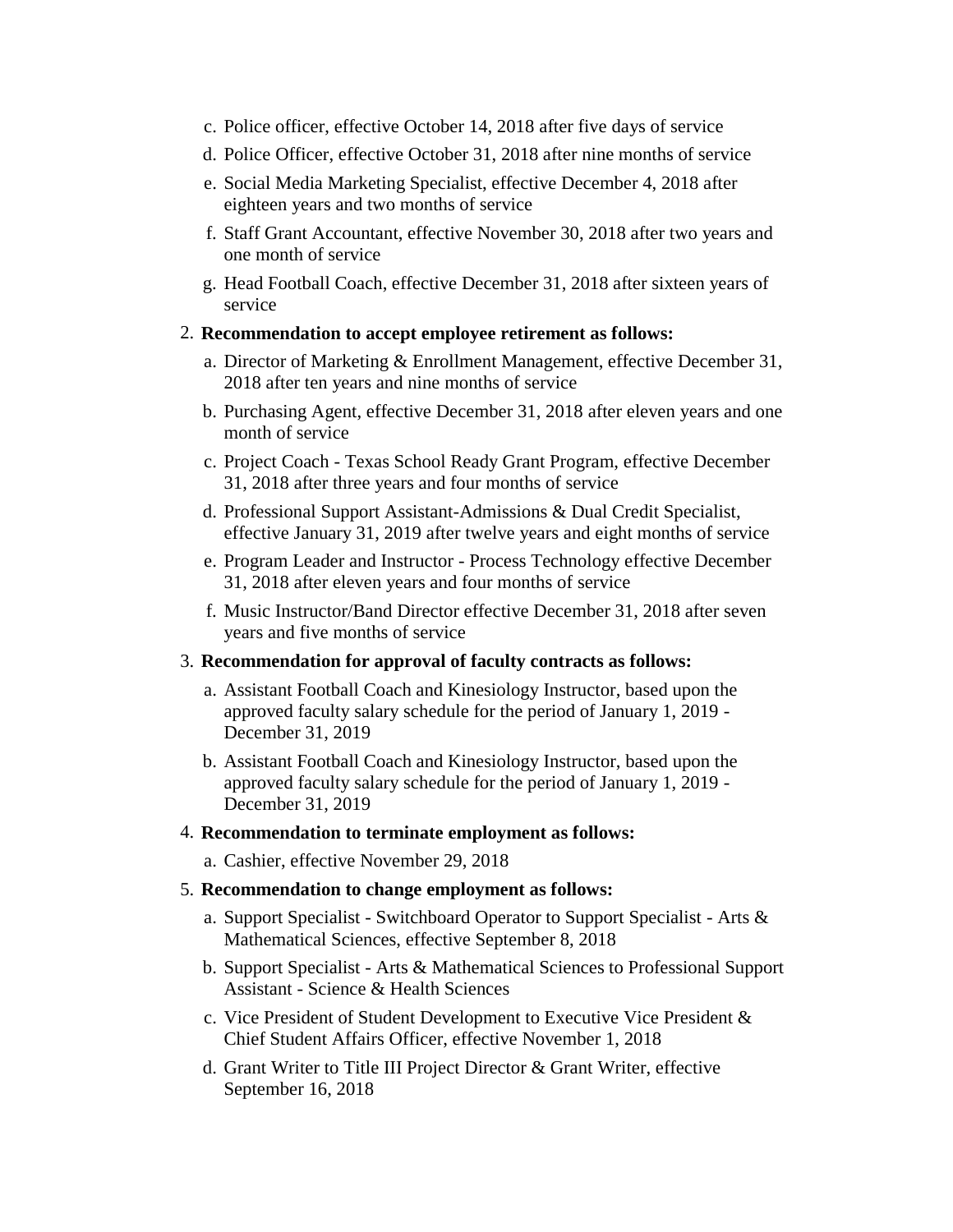- e. Director of Enrollment Management & Registrar to Dean of Enrollment Management & Student Success, effective January 1, 2019
- f. Admissions Counselor to Continuing Educational Coordinator, effective October 29, 2018
- g. Sociology Instructor to Substance Abuse Counseling Instructor, effective November 1, 2018
- h. Manager, Payroll & Benefits to Student Accounts Coordinator, effective October 22, 2018

#### 6. **Recommendation of employment as follows:**

- a. Dean of Science & Health Sciences, effective August 17, 2018
- b. CDL Instructor, Public Service & Industrial Technologies, effective September 13, 2018
- c. Professional Support Assistant, Arts & Mathematical Sciences, effective September 19, 2018
- d. Professional Support Assistant, TRIO Program, effective October 1, 2018
- e. Police Officer, KCPD, effective October 10, 2018
- f. Support Specialist-Purchasing/Accounts Payable, Business Office, effective October 16, 2018
- g. Professional Support Assistant Workforce, Public Service & Industrial Technologies, effective October 22, 2018
- h. Admissions Counselor, Student Development, effective October 29, 2018
- i. Police Officer, KCPD, effective November 1, 2018
- j. Professional Support Assistant, International Student Admissions Specialist, Student Development, effective November 5, 2018
- k. Kilgore College East Texas Oil Museum Manager, Business Office, effective November 12, 2018
- l. Police Officer, KCPD, effective November 12, 2018
- m. Sociology Instructor, Arts & Mathematical Sciences, effective January 1, 2019
- n. Biology Instructor, Science & Health Sciences, effective January 1, 2019

C. To consider payment of legal fees for services rendered

#### V. **EXECUTIVE SESSION**

 Adjournment to executive session pursuant to Texas Government Code Sections 551.071 - 551.084, the Open Meetings Act, for the following purposes:

 "The Board has adjourned to executive session at \_\_\_\_\_\_\_\_\_\_p.m. on **December 17, 2018."**

PERSONNEL: (Government Code 551.074)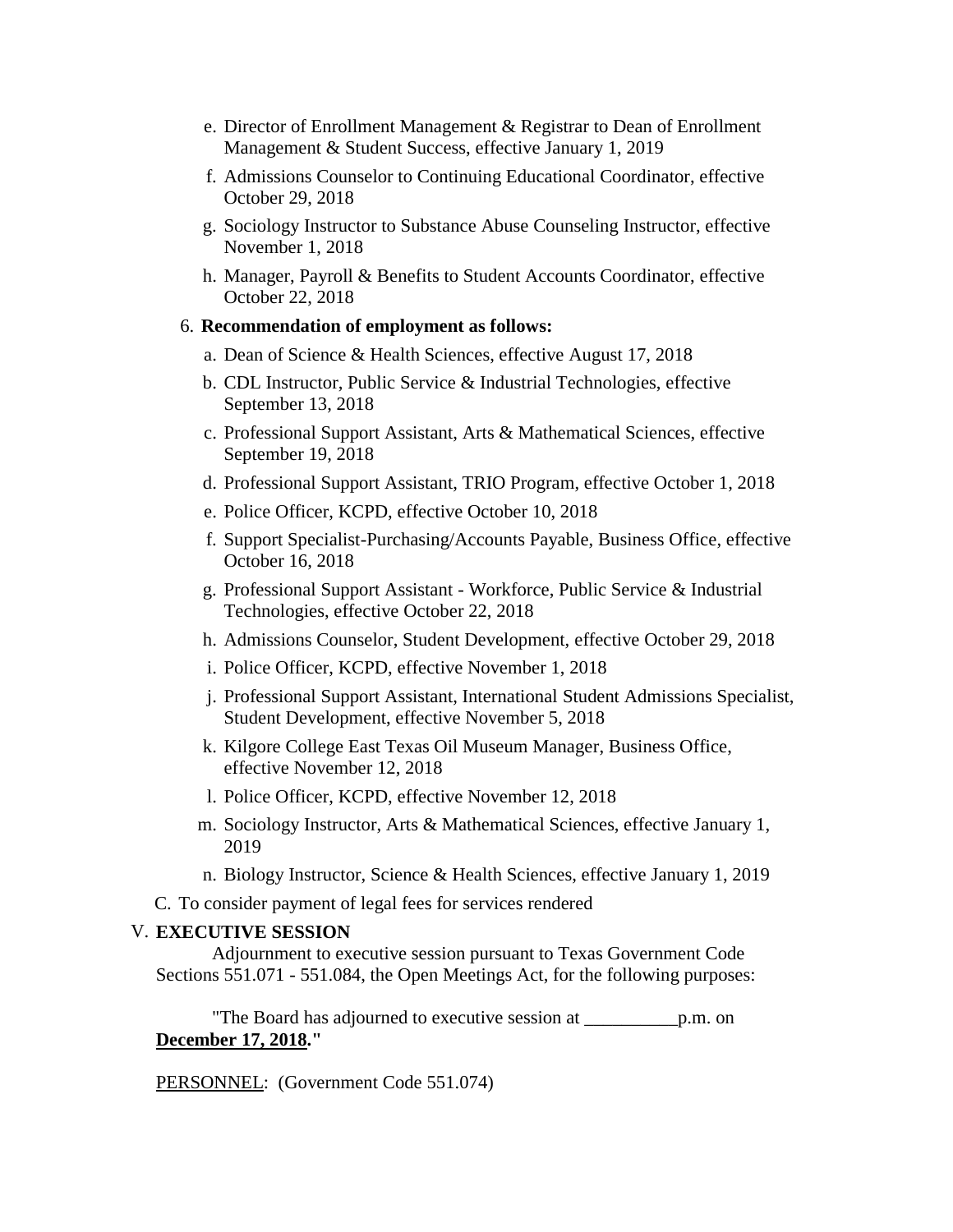LEGAL: (Government Code 551.071)

Consultation with attorney regarding a real property matter

REAL ESTATE: (Government Code 551.072)

Kilgore College owned property located at 1009 Brook Dr., Kilgore, TX

RECONVENING IN OPEN MEETING

"**The Board has reconvened in open session at \_\_\_\_\_\_\_\_\_p.m. on December 17, 2018."**

IF, DURING THE COURSE OF THE MEETING COVERED BY THIS NOTICE, THE BOARD SHOULD DETERMINE THAT A CLOSED OR EXECUTIVE MEETING OR SESSION OF THE BOARD SHOULD BE HELD OR IS REQUIRED IN RELATION TO ANY ITEM INCLUDED IN THIS NOTICE, THEN SUCH CLOSED OR EXECUTIVE MEETING OR SESSION AS AUTHORIZED BY SECTION 551.001 ET SEQ. OF THE TEXAS GOVERNMENT CODE (THE OPEN MEETINGS ACT) WILL BE HELD BY THE BOARD AT THAT DATE, HOUR AND PLACE GIVEN IN THIS NOTICE OR AS SOON AFTER THE COMMENCEMENT OF THE MEETING COVERED BY THIS NOTICE AS THE BOARD MAY CONVENIENTLY MEET IN SUCH CLOSED OR EXECUTIVE MEETING OR SESSION CONCERNING ANY AND ALL SUBJECTS AND FOR ANY AND ALL PURPOSES PERMITTED BY SECTIONS 551.071-551.084, INCLUSIVE, OF THE OPEN MEETINGS ACT.

Should any final action, final decision, or final vote be required in the opinion of the Board with regard to any matter considered in such closed or executive meeting or session, then such final action, final decision, or final vote shall be at either:

 a. the open meeting covered by this notice upon the reconvening of this public meeting, or

 b. at a subsequent public meeting of the Board upon notice thereof, as the Board shall determine.

#### VI. **BOARD COMMITTEE REPORTS & ACTION ITEMS**

- A. Investment/Finance/Audit Committee Joe Carrington, Chair Presenter: Joe Carrington
	- 1. PRESENTATION ITEM: Legislative Update and Role of Appraisal District Presenter: Libby Neely, Chief Appraiser Gregg Appraisal District
	- 2. ACTION ITEM: To approve and consent to the assignment of the tax abatement agreement between Kilgore College and OG Dallas TX Landlord, LLC to Hammer Time Owner (TX) LP. The tax abatement agreement as adopted by the Kilgore College Board of Trustees at its meeting on June 27, 2018 is identical to the terms and conditions of the City of Kilgore tax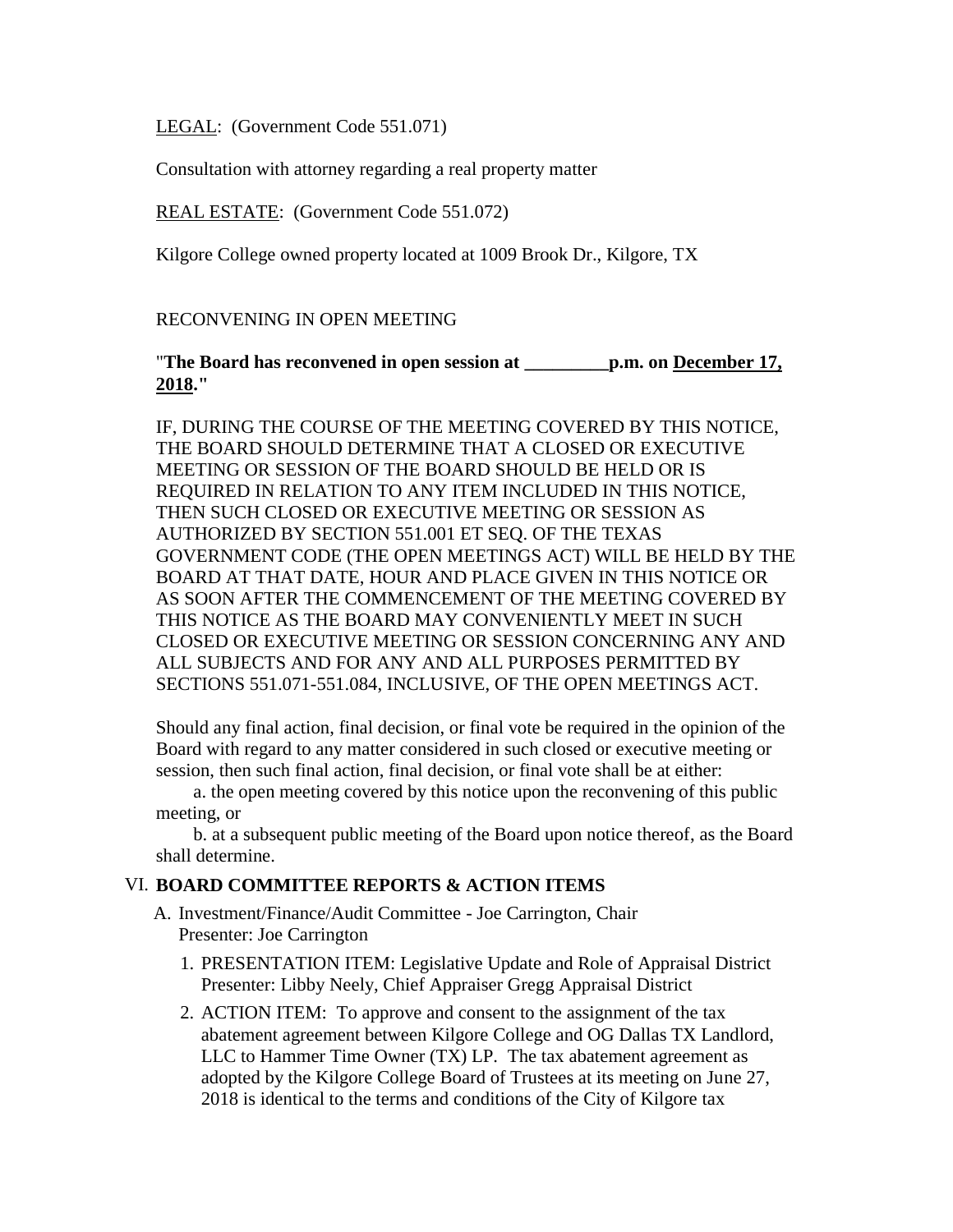abatement agreement with OG Dallas TX Landlord, which was assigned to Hammer Time (TX), LP by the City of Kilgore on December 11, 2018. All of the rights and obligations of the tax abatement agreement will be assumed by Hammer Time Owner (TX) LP. Presenter: Jana Russell, Asst. Director KEDC

- 3. ACTION ITEM: To consider a resolution supporting the application of Thousand Oaks Corporation DBA Evolution Outdoor Design for a Foreign Trade Sub-Zone designation for 2002 Synergy Blvd., Kilgore, TX Presenter: Jana Russell, Asst. Director KEDC
- 4. ACTION ITEM: To consider approval of recommendation from staff on a phone system vendor
- 5. ACTION ITEM: To consider a request for refund of erroneous property tax payment
- 6. INFORMATION ITEM: Financial Update
- 7. INFORMATION ITEM: Investment Reports
	- a. Texas Presbyterian Fund (TPF) Investment Report Quarter 4
	- b. Public Funds Investment Act (PFIA) Investment Report Quarter 4
- B. Policy & Personnel Committee Karol Pruett, Chair
	- 1. ACTION ITEM: To consider annual review and approval of the Kilgore College Mission Statement Presenter: Karol Pruett
	- 2. ACTION ITEM: To consider appointing Nancy Law as the authority performing the duties of Election Official of the Board of Trustees during the 2019 election period Presenter: Karol Pruett
	- 3. ACTION ITEM: To consider calling the Kilgore Junior College District Trustee general election set for May 4, 2019 Presenter: Karol Pruett
	- 4. ACTION ITEM: To consider approving Joint Election Agreements Presenter: Karol Pruett
		- a. City of Kilgore
		- b. City of Gladewater
	- 5. ACTION ITEM: To consider approval of extended Strategic Plan Presenter: Karol Pruett
	- 6. ACTION ITEM: To consider approval of Kilgore College Records Retention **Policy**

Presenter: Karol Pruett

a. ACTION ITEM: To consider appointing Fred Gore as the Records Management Officer for Kilgore College Presenter: Karol Pruett